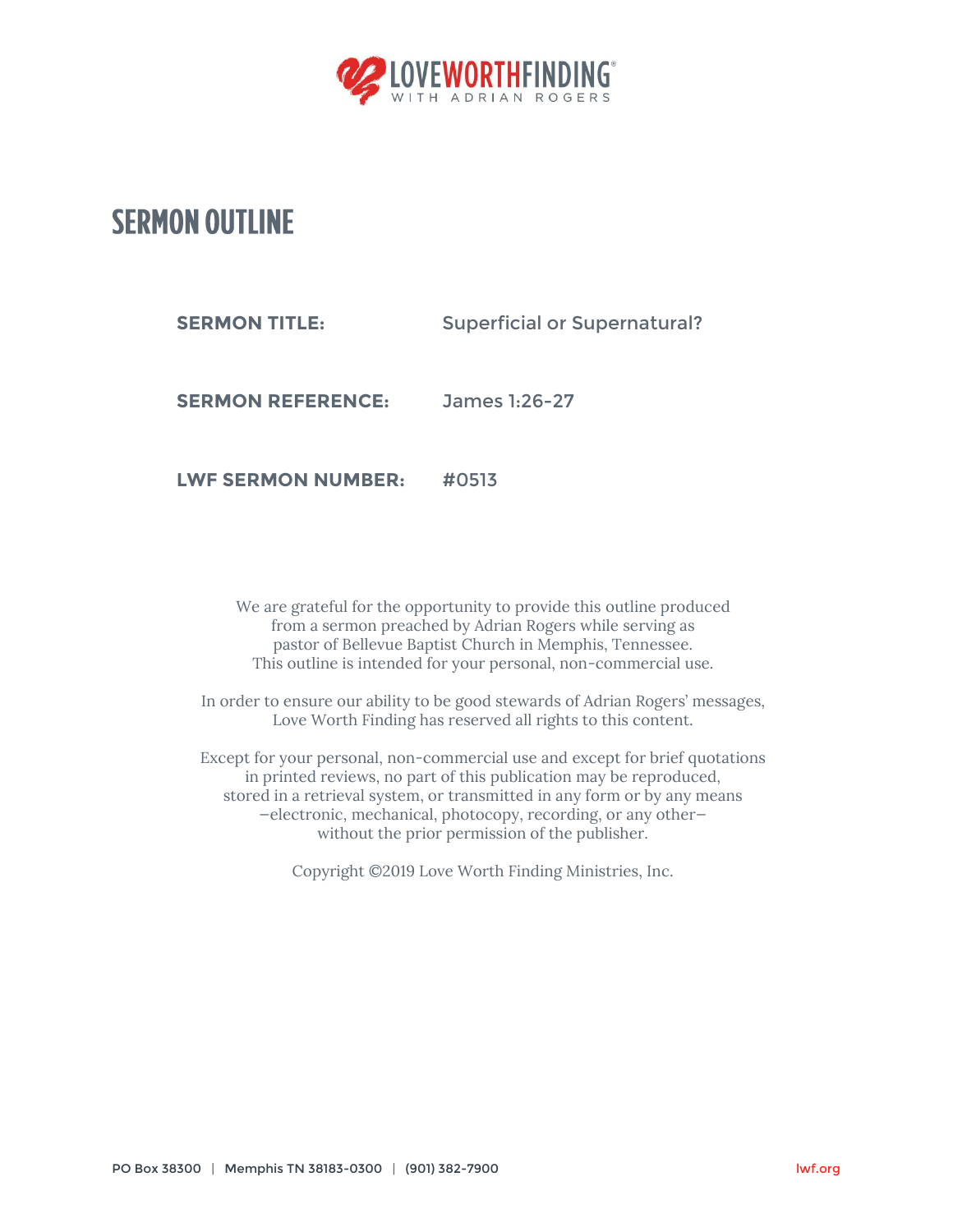- 1) INTRODUCTION
	- a) James 1:26-27
		- i) James shows us in this passage that there are two kinds of religion:
			- (1) Superficial
			- (2) Supernatural
	- b) Is your religion superficial or supernatural?
	- c) We are living in serious times.
		- i) As born-again believers in Christ, we need to be living with urgency in these times.
		- ii) We need in our lives, in our churches and in our faith a real religion.
	- d) We need a religion that is supernatural and not superficial.
- 2) THE DANGERS OF SUPERFICIAL RELIGION (JAMES 1:26)
	- a) The first danger in superficial religion is that it lacks reality.
		- i) James 1:26 states, "If any man among you seem to be religious."
		- ii) There are many people who only have a form of godliness.
			- (1) Their religion is only an illusion; there is no reality to it.
			- (2) There is nothing worse than religion without reality.
			- (3) We ought to have a know-so, not a hope-so or maybe-so, salvation.
		- iii) Too many people are doubting Christians when they ought to be shouting Christians; they are only seeming Christians when they ought to be sincere Christians.
			- (1) Our faith is a faith of calm assurance.
			- (2) Our salvation should have a reality to it; we should know that we're saved.
				- (a) 1 John 5:13
				- (b) There is to be an assurance of our salvation.
			- (3) Many people don't know if they are saved.
				- (a) If we have been born again, it ought to be just as real to us as our first birth.
		- iv) Superficial religion is only an illusion.
	- b) Superficial religion is also lacking in restraint.
		- i) James 1:26
		- ii) If we cannot restrain our own tongues, then our religion is in vain.
			- (1) If we have been saved and our religion is real, then it is going to show in the way that we talk.
		- iii) One of the prime marks that a person has been born again is his speech pattern.
			- (1) Someone who has been saved will be praising God and witnessing.
			- (2) Someone who has not been born again will be criticizing, complaining, cursing, lying and exaggerating.
		- iv) There isn't much that does more damage to the cause of Christ than people who seem to be religious and yet they do not bridle their tongues.
		- v) Matthew 12:34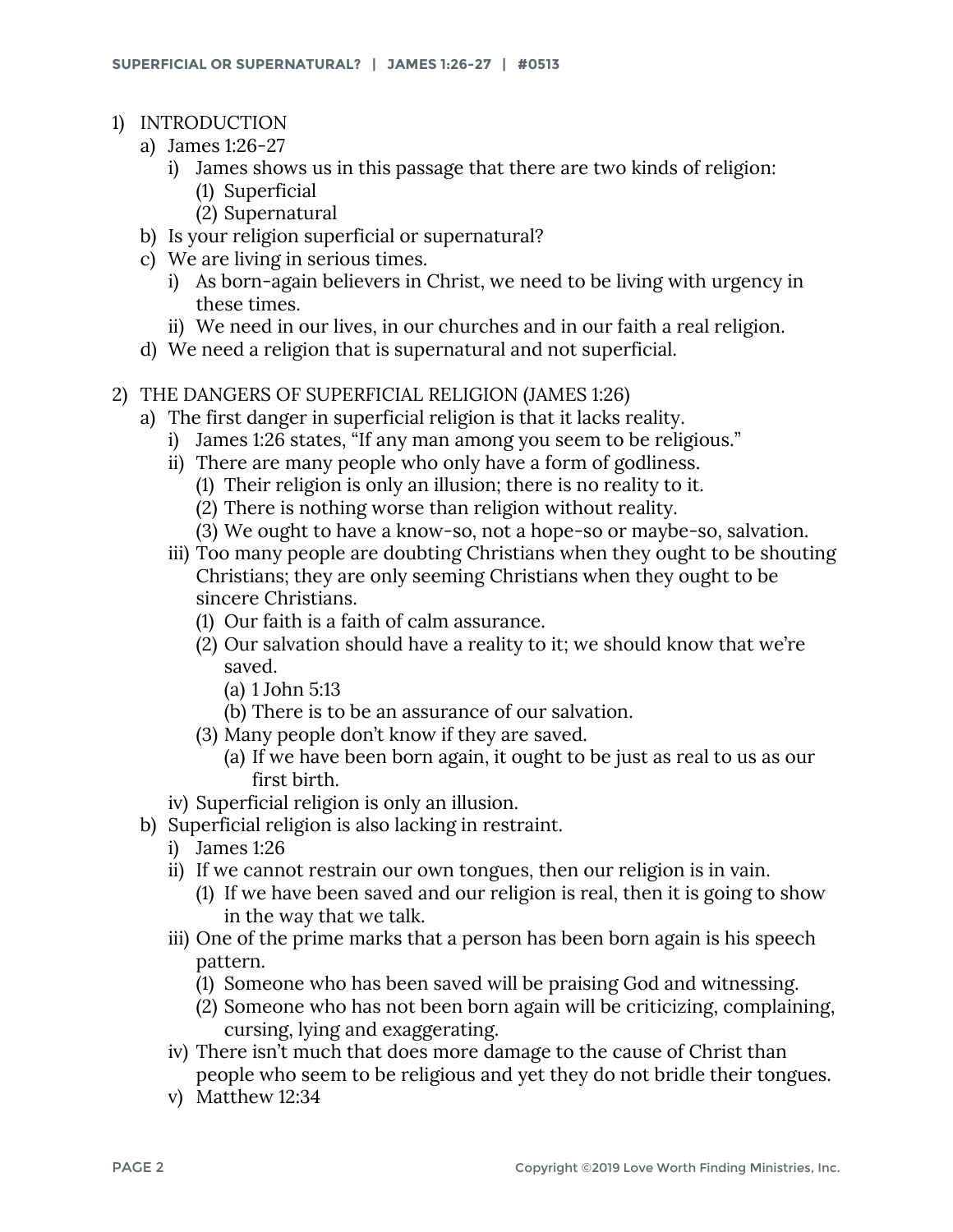- vi) This is not the only area in which we need restraint, but James uses the tongue as an illustration of the fact that when a person is saved, it changes his life.
	- (1) If your religion has not changed your life, then you better change your religion because you don't have the kind that saves.
	- (2) Superficial religion has no power to change a life.
- c) Superficial religion lacks in results.
	- i) James 1:26
		- (1) The word "vain" means fruitless, non-productive and an exercise in futility.
			- (a) This type of religion does you no good; it lacks in results.
	- ii) Many people think there is value in religion and that we need more religion in America.
		- (1) This is not necessarily so.
			- (a) Most of the people in America are religious but lost.
			- (b) They need to turn from religion to Jesus Christ.
		- (2) Religion can be vain, empty and of no good whatsoever.
	- iii) Christianity is not just one more religion.
		- (1) It is a vital relationship with the Lord Jesus Christ.
		- (2) When we receive the Lord Jesus into our lives, His Spirit comes to live inside of us.
			- (a) He changes us from the inside.
		- (3) Religion is simply the outward expression of what's on the inside.
			- (a) If you do not have Christ on the inside, then your religion is superficial.
			- (b) If you have Christ on the inside, then your religion is supernatural.
		- (4) When someone gets married, they don't get the marriage religion; they get their spouse.
			- (a) Similarly, when we get saved, we don't merely get the Christian religion, we get Jesus Christ.
- d) The worst thing about superficial religion is that many people who have it don't even know they have it.
	- i) They deceive their own hearts.
	- ii) They are religious but lost.
- e) The devil doesn't mind us being religious as long as we don't have Jesus Christ.
	- i) It was a religious crowd that nailed Jesus to the cross.
- f) Religion does not save; Jesus saves.
	- i) It is a vital relationship; a new birth.
- g) Have you been born again?
	- i) Does God's Spirit bear witness with your spirit?
- h) There are many who are going to spend eternity in Hell surrounded by receipts from church offerings, Sunday School attendance records and baptismal certificates because they never met Jesus Christ in reality.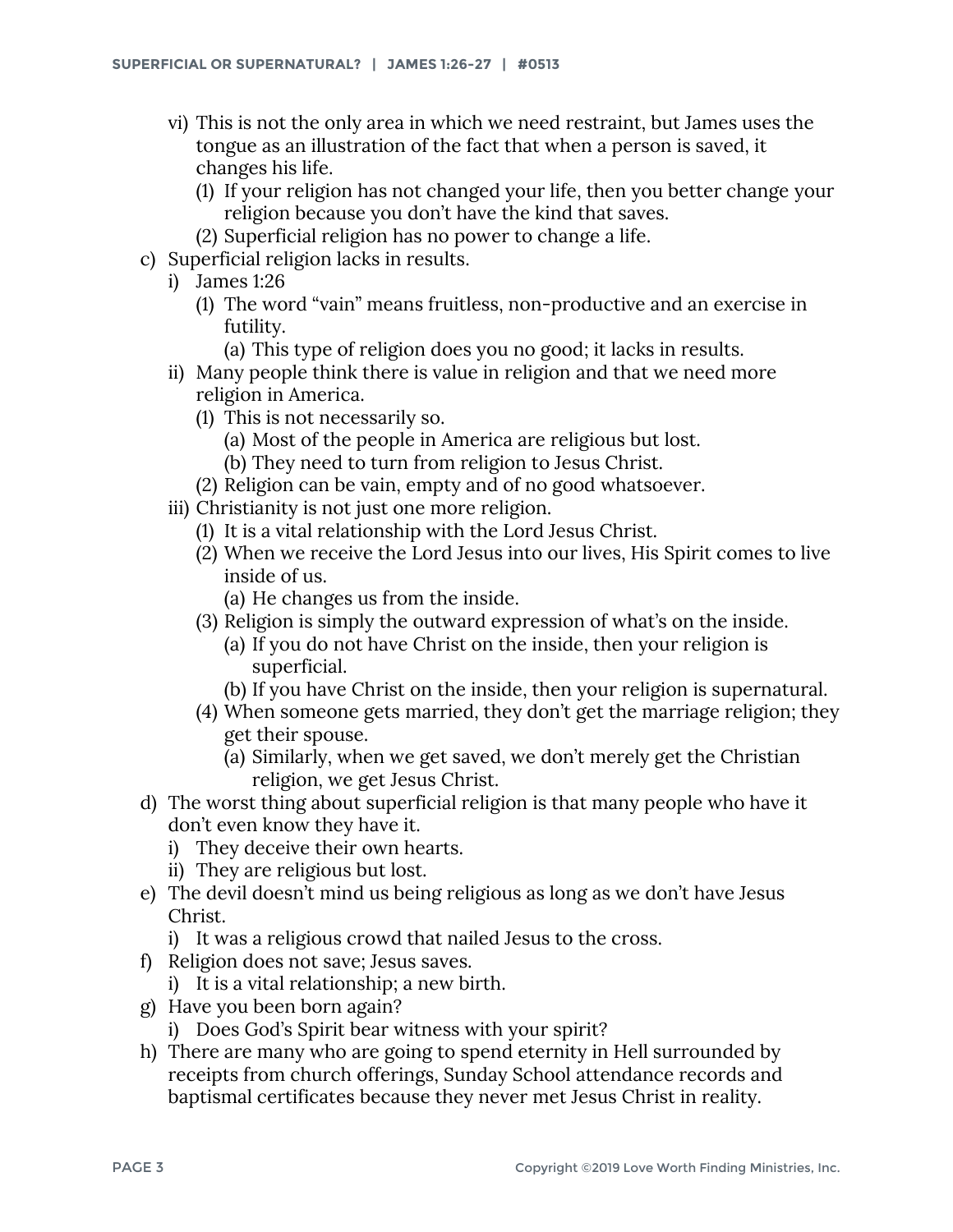- i) They've never been born again.
- 3) THE DELIGHTS OF SUPERNATURAL RELIGION (JAMES 1:27)
	- a) Supernatural religion reaches upward.
		- i) Pure and undefiled religion reaches upward to God; it recognizes God.
		- ii) There is only one way to have God as our Father and that is to have Christ as our Savior.
			- (1) John 14:6
			- (2) Contrary to popular opinion, God is not the Father of everyone.
				- (a) God is only the Father of those who have been born again. (i) John 8:44
					- (ii) John 1:11-12
		- iii) James 1:18
			- (1) James speaks of the new birth; begotten of God through the Word of God.
				- (a) Through the preaching of the Word of God, a person hears the Word, believes the Word, receives the Word, is transformed by the Word and is born again.
					- (i) 1 Peter 1:23
		- iv) Real religion reaches upward, which is the only way we can reach.
			- (1) We cannot pull ourselves up by our own bootstraps.
			- (2) We cannot work our way out of the mire and mess. (a) Psalm 40:2
			- (3) We must place our hands in the hand of God. (a) Ephesians 2:8
		- v) Grace is God reaching down to us; faith is us reaching up to God. (1) Salvation is when our hand of faith meets God's hand of grace.
		- vi) Jesus told Nicodemus, an outwardly moral and religious and highly educated man, that he must be born again.
			- (1) John 3:3
		- vii)Have you been born again?
			- (1) If you're born twice, then you can die but once.
			- (2) If you're born once, then you must die twice.
				- (a) The first death is the physical death.
				- (b) The second death is the spiritual death, which is the lake of fire.
	- b) Supernatural religion reaches outward.
		- i) James 1:27
		- ii) When we are saved and transformed, we will have a heart of compassion.
			- (1) We will reach out to those in distress.
		- iii) James is not saying that the only people we will minister to are widows and orphans.
			- (1) James is using this to illustrate the fact that when we are saved, we will minister to those in need.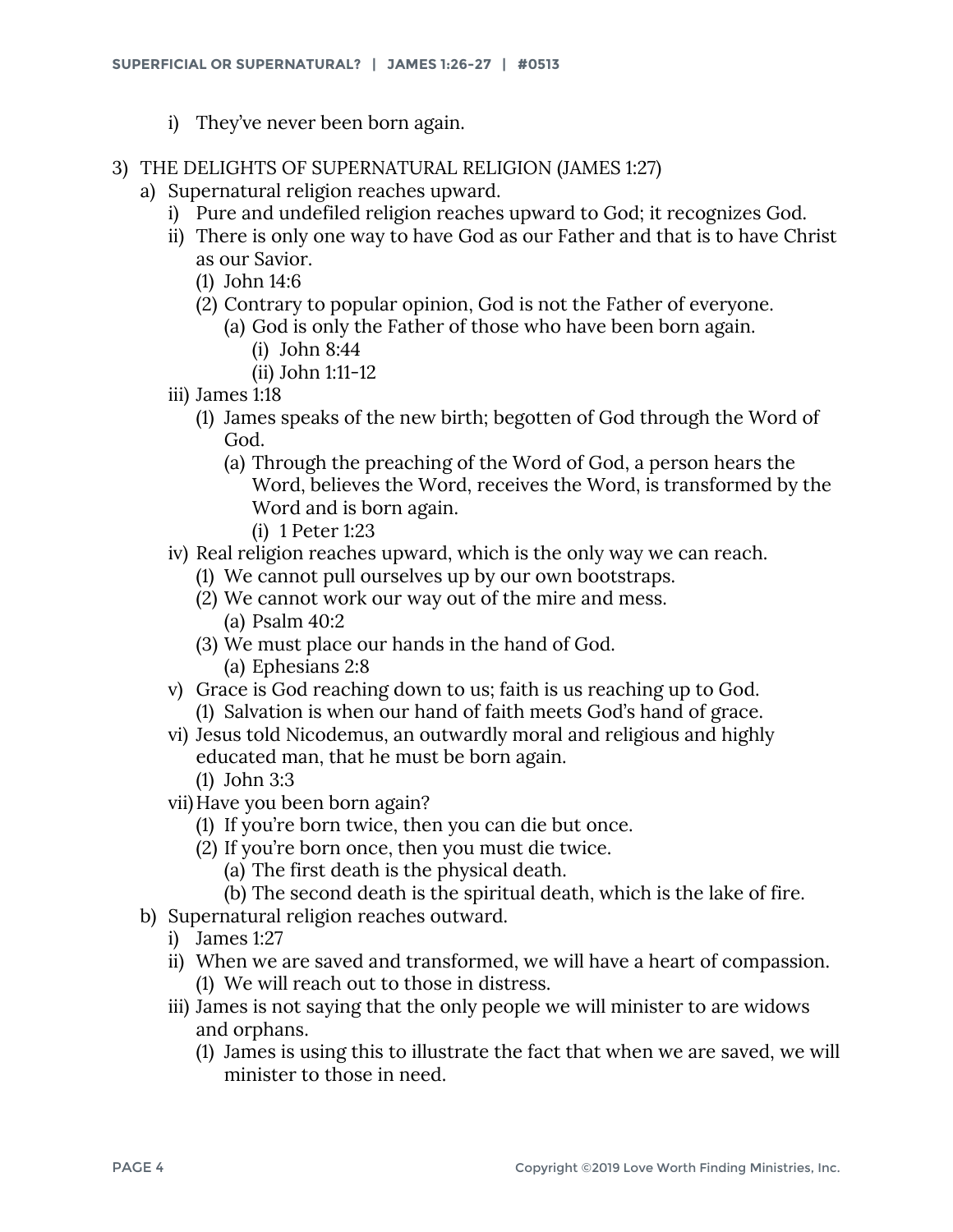- (a) This is not simply the work of a pastor, but is another mark of anyone who has been born again.
- iv) Jesus Christ wants to minister to others through us.
	- (1) Someone needs our love, and the Lord Jesus Christ has no hands but our hands.
- v) If our religion is real, then it will not merely show up on Sunday when we sit in a church pew, but it will also show up on Monday when we do something in a very practical way.
	- (1) Our faith will be translated into daily living.
- vi) Luke 10:30-35
	- (1) In the Parable of the Good Samaritan, Jesus tells of three philosophies of life:
		- (a) The beater uppers
			- (i) These are represented by the thieves.
		- (b) The passer uppers
			- (i) These are represented by the priest and the Levites who passed by on the other side.
			- (ii) Perhaps they were on their way to a church meeting or to a Bible study.
			- (iii)They were religious, but they passed him by and left him there.
		- (c) The picker uppers
			- (i) The Samaritan came by and picked him up and ministered to him.
	- (2) The Bible teaches that if we are saved, we will not be beater uppers or passer uppers, but we will be picker uppers.
- c) Supernatural religion reaches inward.
	- i) James 1:27
	- ii) Supernatural religion gives us a pure heart.
	- iii) The word "world" in this passage does not refer to the physical planet Earth; James is referring to an ungodly value system that the Bible calls "the world."
		- (1) 1 John 2:16
		- (2) 1 John 2:15
		- (3) James 4:4
		- (4) Some people have joined a church, but they still love the world.
			- (a) Christianity is just something they have tacked on.
			- (b) They're living double lives; coming to church on Sunday and going through a form of religion, and then going out on Monday, being part of this ungodly world system with no transformation whatsoever in their lives.
	- iv) If our religion is real, then we will keep ourselves unspotted from this world by being born again and relying on the Lord Jesus Christ.
		- (1) It's not by struggling or trying, but by trusting.